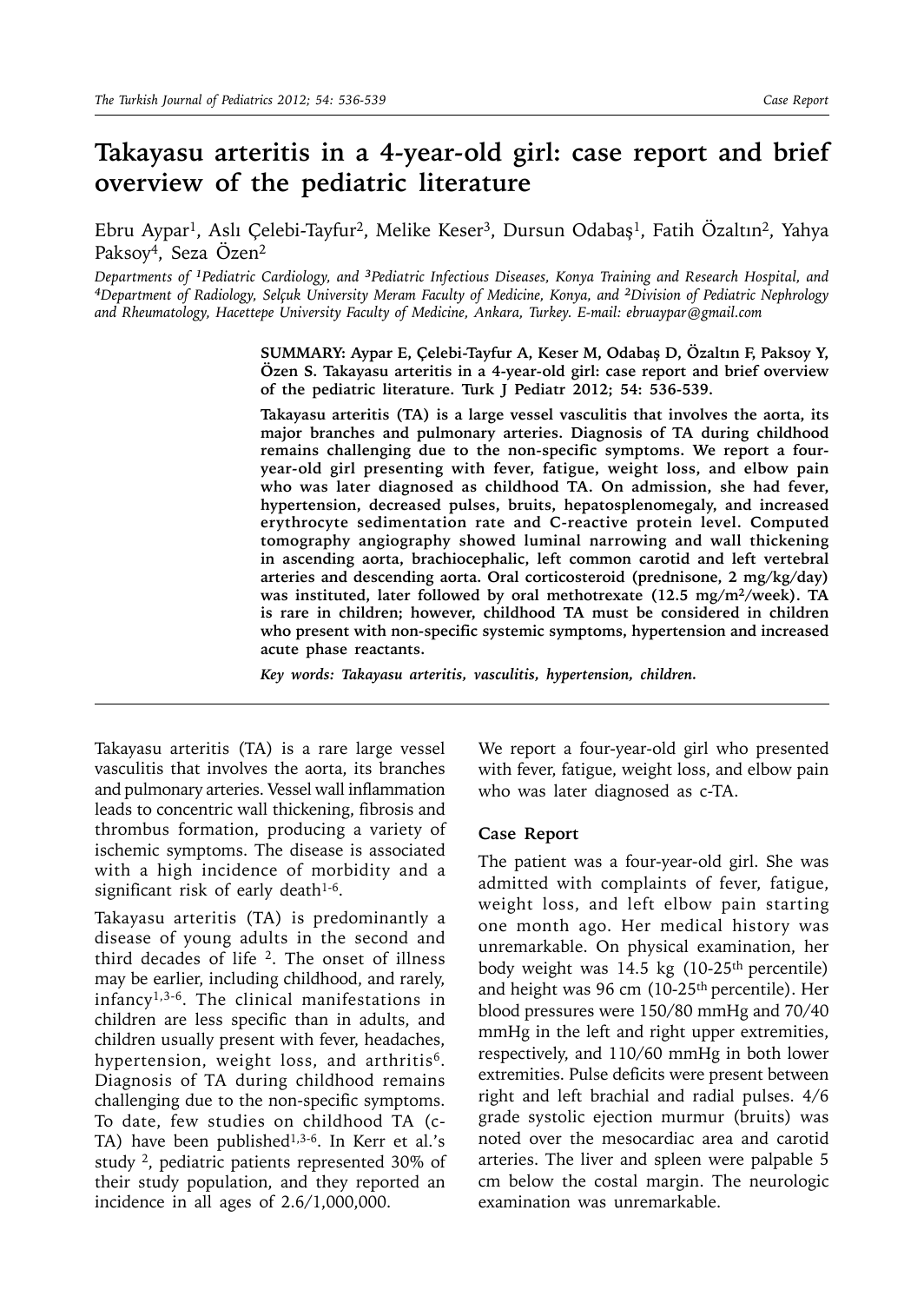Laboratory parameters were as follows: White blood cell count: 22600/mm3, hemoglobin: 11.4 g/dl, platelet count: 319000/mm3, erythrocyte sedimentation rate: 96 mm/h (0-20), serum C-reactive protein level: 151 mg/L (0-5), and antistreptolysin O titer: 109 IU/ml. Serum electrolytes, liver and kidney function tests, thyroid function tests, urinalysis, rheumatoid factor, and procoagulant markers including serum factor levels were normal. Viral markers were negative for hepatitis B and C virus (HBV, HCV), cytomegalovirus (CMV), and Epstein-Barr virus (EBV). Peripheral blood smear was normal. Blood cultures revealed *Brucella melitensis*. Rose Bengal and Gruber Widal tests and Brucella IgM and IgG, antinuclear antibody, antineutrophil cytoplasmic antibodies, and antiphospholipid and anticardiolipin antibodies were negative. Investigations for tuberculosis revealed negative results. Ophthalmological examination excluded retinopathy and iridocyclitis.

Chest radiographs revealed atelectasis in the left lower lobe. Abdominal ultrasonography showed hepatosplenomegaly and normal kidneys. Thorax computed tomography (CT) demonstrated small atelectatic areas in both lungs. Doppler sonography excluded bilateral renal artery stenosis.

Oral rifampicin and trimethoprimsulfamethoxazole (TMP-SMX) were started for brucella infection, and intravenous streptomycin and ceftriaxone were instituted later. Follow-up blood cultures did not yield *B. melitensis*. Transthoracic echocardiography showed segmental narrowing in the aortic arch and its branches and abnormal flow pattern in the ascending, transverse and descending aorta. Computed tomography angiography (CTA) showed irregular narrowing in the arcus aorta, ascending aorta, brachiocephalic, left common carotid, and left vertebral arteries, and descending aorta (Fig. 1). The patient's clinical findings and results of noninvasive imaging studies were compatible with the diagnosis of c-TA according to the final EULAR/PRINTO/PRES (European League Against Rheumatism/Paediatric Rheumatology International Trials Organisation/Paediatric Rheumatology European Society) c-TA criteria5. Oral corticosteroid treatment (prednisone, 2 mg/kg/day) and acetyl-salicylic acid (3 mg/kg/



Figure 1. CT angiography subvolume maximumintensity-projection (MIP) image shows luminal narrowing and wall thickening in ascending aorta (arrow), common carotid artery (arrowhead) and descending proximal portion of aorta distal to the left subclavian artery (curved arrow).

day, p.o.) were instituted. Blood pressure was controlled with oral amlodipine (5 mg/day). No surgical interventions were performed. As the disease was limited to the upper side of the diaphragm without pulmonary involvement, oral methotrexate (12.5 mg/m<sup>2</sup>/week) was added7. Cranial magnetic resonance imaging (MRI) excluded cerebral aneurysms. Within one month, she became afebrile and acute phase reactants were normalized; oral prednisone was tapered to 0.5 mg/kg/day.

## **Discussion**

The etiology and precise pathogenesis of TA are still unknown. Since large vessel biopsies are most often not possible, diagnosis of TA depends on a history of constitutional symptoms suggestive of a systemic illness, clinical findings, typical angiographic morphology, and the differential diagnosis of other conditions causing aortitis<sup>8</sup>. In 2008, EULAR/PRINTO/PRES proposed final validated classification criteria for Henoch-Schönlein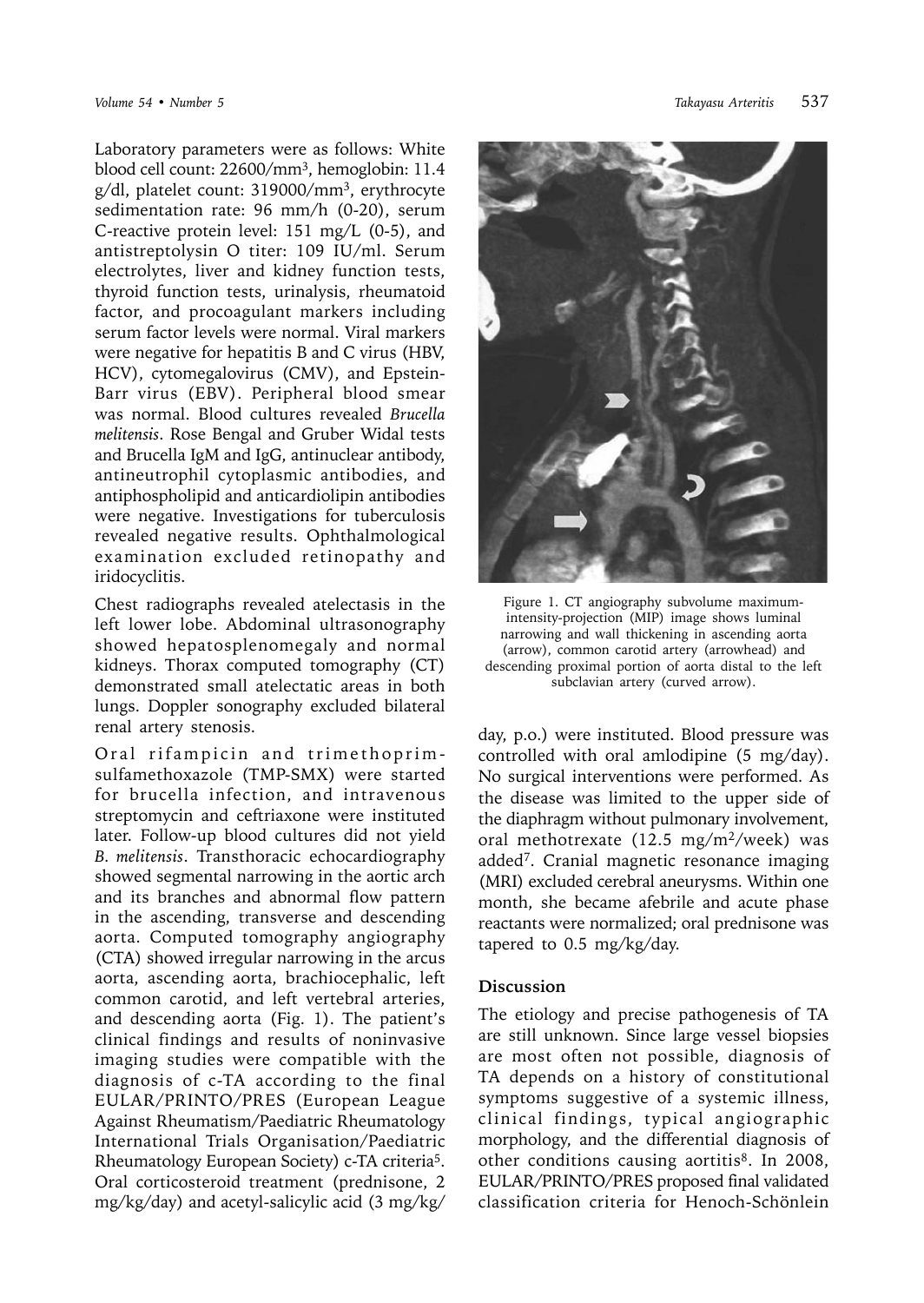purpura, childhood polyarteritis nodosa (c-PAN), c-Wegener granulomatosis (c-WG), and c-TA5. Diagnosis of our patient was based on these final criteria and the characteristic angiographic findings.

The most common presenting features in adults with TA are hypertension and bruits2. In a review of 241 pediatric cases of TA, the most frequent presentation was hypertension (83%), followed by headaches (31%), fever (29%), dyspnea (23%), weight loss (22%), vomiting (20%), abdominal pain (17%), and musculoskeletal symptoms (14%) 6. Adult patients with TA rarely present with arthritis or arthralgia2. However, arthritis is common in c-TA6. In a recent series of 87 children with TA, all children had angiographic abnormalities (100%). Abnormal acute phase reactants (87%), decreased peripheral artery pulses (71%), hypertension (63%), discrepancy of four-limb blood pressures (62%), bruits (57%), and claudication (38%) were the commonly observed features<sup>5</sup>.

Our patient is relatively younger than the previously reported patients with TA. She presented with fever, weight loss and arthralgia. Clinical investigations revealed hypertension, decreased pulses, discrepancy of four-limb blood pressures >10 mmHg, bruits, and angiographic evidence of involvement of the aorta and its main branches. Brucella species rarely cause aortitis and have been implicated in a few cases $8-10$ . Culture, when positive, provides the definitive diagnosis and is considered the gold standard in the laboratory diagnosis of brucellosis, as confirmed in our patient. Rarely, some patients with brucellosis will have a positive blood culture in the absence of positive serology. Brucellosis can cause infective endocarditis (IE), but infective aneurysms of the aorta are extremely rare, often reported as case reports<sup>9,10</sup>. Most reported infected aneurysms were peripheral arterial aneurysms, which were secondary complications of IE. In TA, aortic involvement, aortic aneurysms and branch vessel disease of the subclavian, innominate, renal, common carotid, vertebral, and mesenteric arteries are highly prevalent<sup>8</sup>. In our patient, echocardiographic study did not show vegetations but demonstrated segmental narrowing in the aortic arch and its branches

and abnormal flow pattern in the ascending, transverse and descending aorta, which were in favor of a TA diagnosis. The patient possibly had a pre-existing aortic wall pathology due to TA, and it may be speculated that the brucellosis contributed to the inflammation. However, we are not able to present substantial data for this suggestion. TA is very rarely manifested by hepatosplenomegaly in its pre-pulseless stage, but in our patient, hepatosplenomegaly was considered as a clinical feature of brucellosis $^{11}$ .

A combination of imaging modalities is required for the diagnosis and monitoring of TA in children. Vascular imaging is accomplished by conventional angiography, MR angiography (MRA), CTA, or Doppler ultrasound6. Angiography has traditionally been the gold standard, but it is invasive, and acute intramural inflammation or chronic wall fibrosis cannot be distinguished. MRA is preferred for long-term follow-up, as it visualizes vessel wall inflammation and mural thickening, shows edema representing active inflammation, and provides information relating to activity of the disease. CTA provides similar information to MRA, albeit with high radiation. Sonography might help to establish the early stage of TA in a pre-stenotic phase in the extracranial vessels. Corticosteroids are still the mainstay of treatment in c-TA6. Remission is achieved in 60% of patients treated with glucocorticoids alone, although relapses occur with dosage reduction<sup>6,7</sup>. Cyclophosphamide and methotrexate can be added, if the patient is unresponsive to glucocorticoids alone7. Despite the extent and severity of vascular lesions, patients can benefit from surgical interventions, which include bypass surgery, the use of interposition grafts and percutaneous transluminal angioplasty<sup>2,6,12</sup>. The outcome of TA depends on the vessel involvement and severity of hypertension. The mortality rate in children was reported to be as high as 35-40% by five years<sup>1</sup>.

To conclude, we reported herein a four-yearold girl presenting with fever, weight loss and arthralgia who was later diagnosed as c-TA. Although rare, c-TA must be considered in children who present with non-specific systemic symptoms, hypertension and increased acute phase reactants.